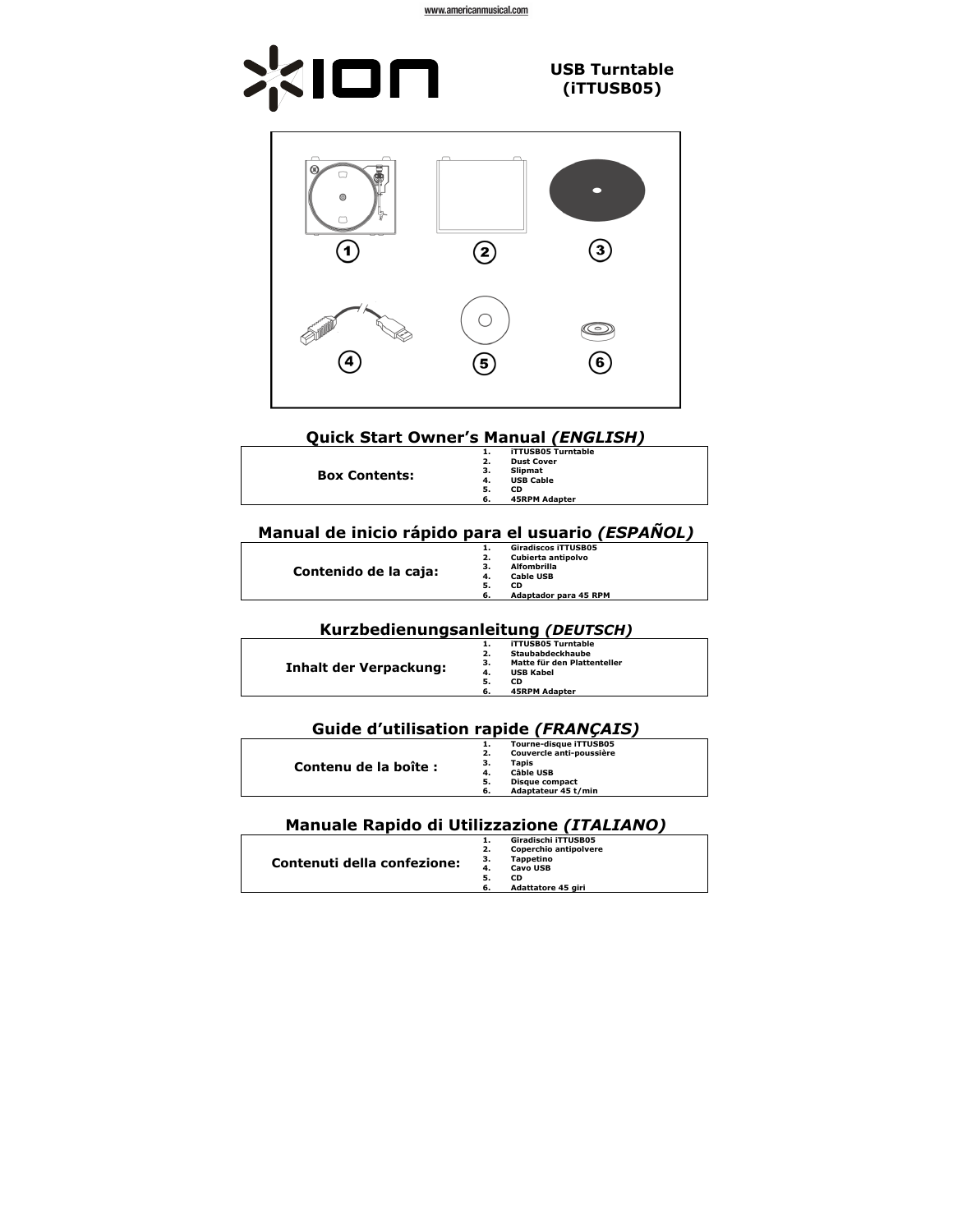www.americanmusical.com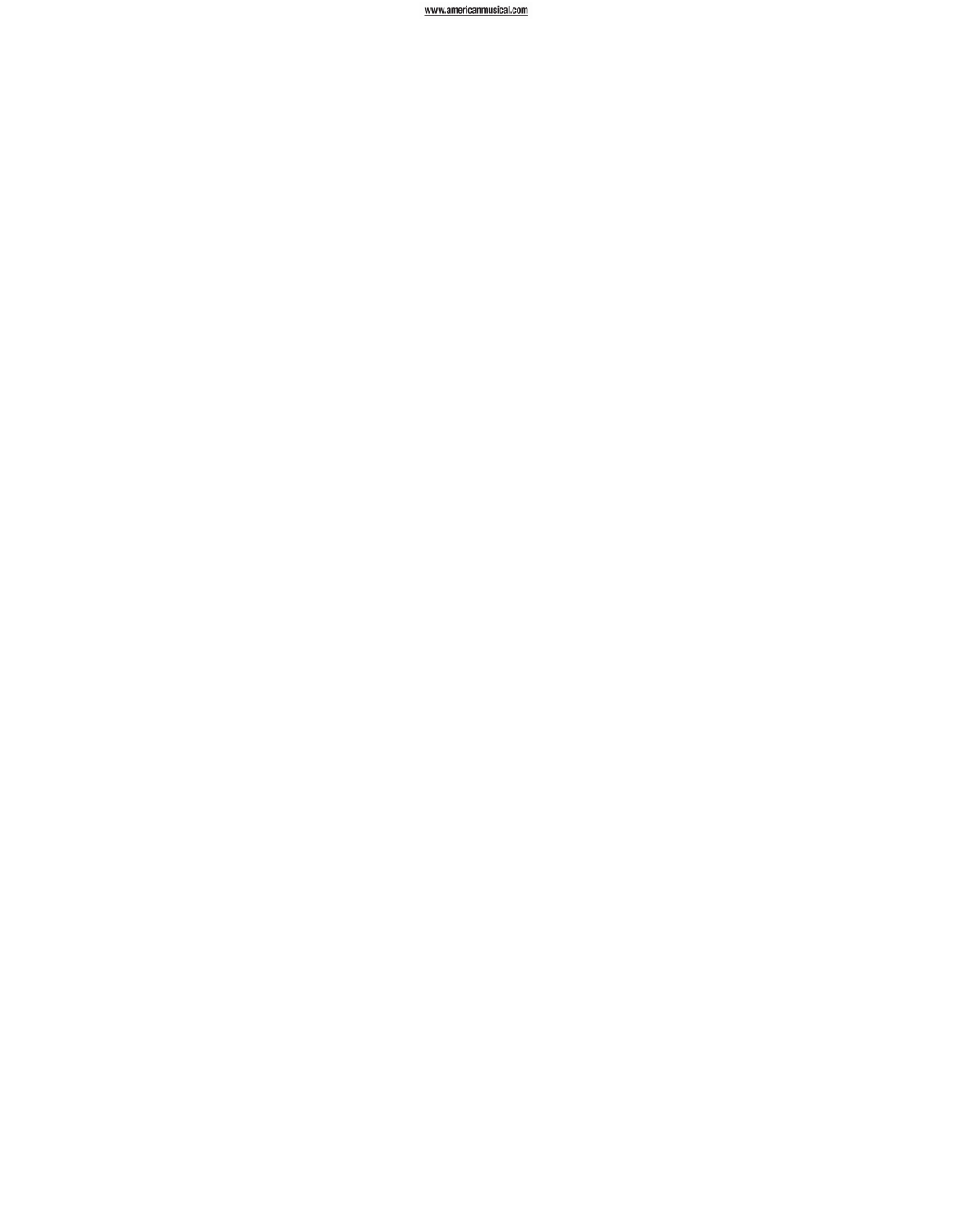## **QUICK START GUIDE (ENGLISH)**

- o Make sure all items listed on the front of this guide are included in the box.
- o **READ SAFETY INSTRUCTION BOOKLET BEFORE USING THE PRODUCT**
- o Go to http://www.ion-audio.com for product registration.



## **GENERAL CONTROLS**

- 1. **Power Cable:** This power cable should be plugged into a wall receptacle AFTER all audio connections are made.
- 2. **RCA Audio Output Cables:** These cables should be plugged into the audio inputs of your home stereo system. (Please note: you can still copy records to your computer, even if the audio outputs of the turntable are not connected to a stereo system. It is also possible to hear your records through your computer, as long as you have configured your computer's sound input and output options correctly and enabled Software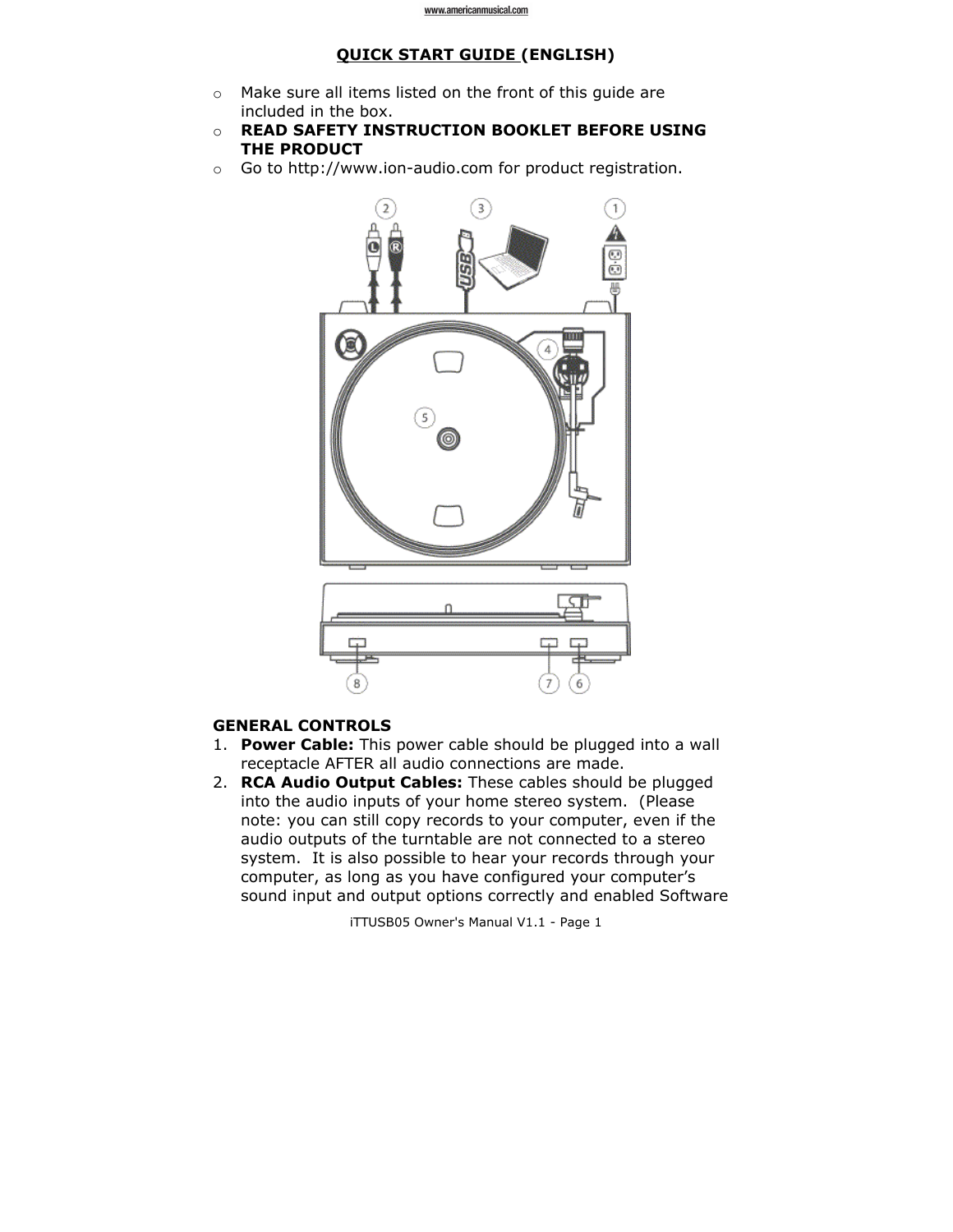Playthrough in the Audacity software. Please see the Software Guide for more information on configuring your computer to play the audio from the turntable.

**IMPORTANT WARNING: The RCA cables are LINE level. Please only connect these cables to LINE level inputs. You may damage your receiver if you plug in a LINE level into a PHONO input.**

- 3. **USB Audio Output:** Use the included USB Cable to connect your turntable to your computer. Refer to the software instruction guide before plugging in your turntable.
- 4. **Tonearm:** The tonearm can be raised and lowered by hand, or by pressing the Raise/Lower button.
- 5. **Platter:** Put the record you would like to play on this platter.
- 6. **Raise/Lower Button:** Press this button in to raise the tonearm. To lower the tonearm, press this button so it is in the out position.
- 7. **Stop:** Press this button to stop playback. When this button is pressed, the tonearm will return back to its original resting position.
- 8. **Speed 33/45 RPM:** This button controls the playback speed of the record. Depending on what kind of record you are playing, you will need to adjust the speed to match the speed of the record (or else the music might sound too slow or too fast).

#### **IMPORTANT**

Make sure that the felt slipmat is always placed on top of the platter while using the turntable. Failure to use the slipmat may cause damage to your media as well as damage to the turntable.

Remove the plastic cartridge cover (needle cover) before operating the turntable.

**BEFORE RETURNING THE PRODUCT, please contact Ion Audio or your retailer for technical support. Contact information can be found in the Safety Instruction Booklet included with this product.**